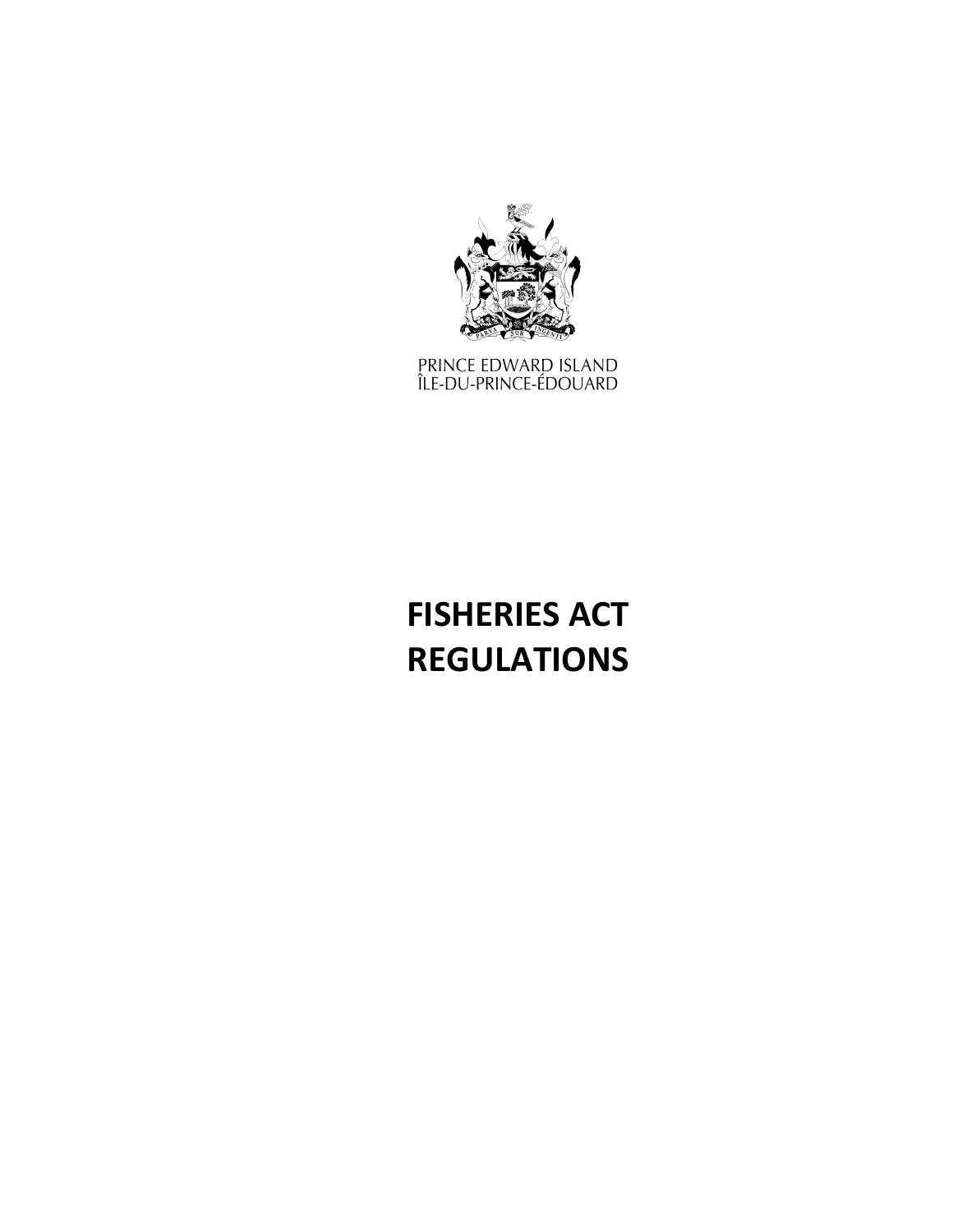# **PLEASE NOTE**

This document, prepared by the *[Legislative Counsel Office](http://www.gov.pe.ca/jps/index.php3?number=1027247)*, is an office consolidation of this regulation, current to September 29, 2018. It is intended for information and reference purposes only.

This document is *not* the official version of these regulations. The regulations and the amendments printed in the *Royal Gazette* should be consulted on the Prince Edward Island Government web site to determine the authoritative text of these regulations.

For more information concerning the history of these regulations, please see the *[Table of Regulations](https://www.princeedwardisland.ca/sites/default/files/publications/leg_table_acts.pdf)* on the Prince Edward Island Government web site (www.princeedwardisland.ca).

If you find any errors or omissions in this consolidation, please contact:

*Legislative Counsel Office Tel: (902) 368-4292 Email: legislation@gov.pe.ca*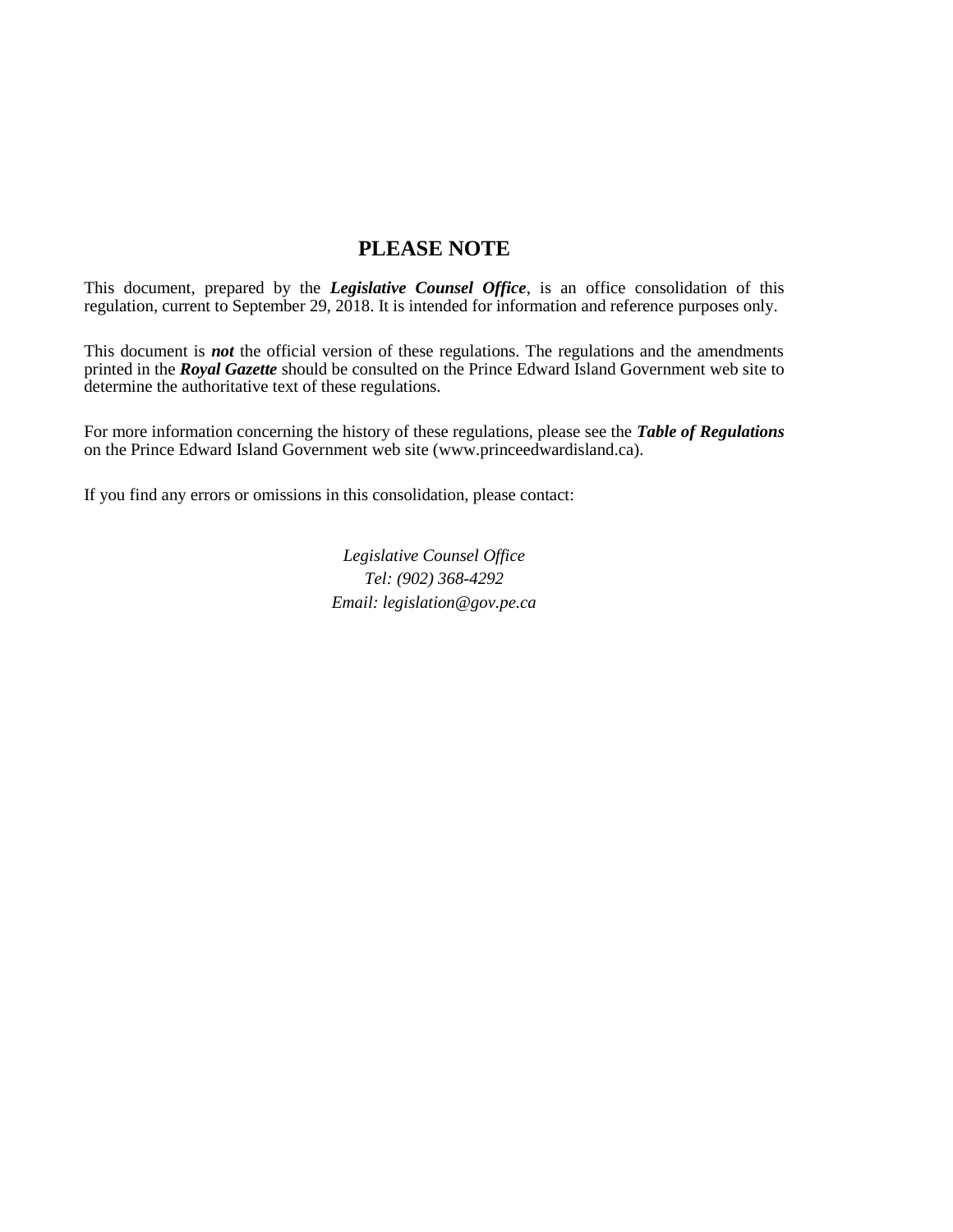

**FISHERIES ACT Chapter F-13.01**

# **REGULATIONS**

Pursuant to section 9 of the *Fisheries Act* R.S.P.E.I. 1988, Cap. F-13.01, Council made the following regulations:

# **1. Definitions**

In these regulations

- (a) "**Act**" means the *Fisheries Act* R.S.P.E.I. 1988, Cap. F-13.01;
- (b) "**buying station**" means a facility used for the purposes of purchasing fish from fishers;
- (b.1) "**co-operative association**" means an association that is incorporated under the *Co-operative Associations Act* R.S.P.E.I. 1988, Cap. C-23 or an association to which that Act applies;
- (c) "**fish processing license**" means a fish processing license of a type described in subsection 3(1);
- (d) "**fisher-packer**" means a person who dresses, packs, salts or ices fresh fish, except molluscs and crustaceans, from that person's own catch;
- (e) "**inspector**" means an inspector appointed under the *Fish Inspection Act* R.S.P.E.I. 1988, Cap. F-13;
- (f) "**lobster cookroom**" means a building or portion of a building used for cooking lobster;
- (g) "**lobster cookroom processing**" means the cooking of raw whole lobster in the shell for sale as fresh cooked whole lobster in the shell;
- (h) "**operator**" means the person who has the charge, management and control of a processing establishment;
- (i) "**primary processing**" means cleaning, filleting, splitting, shucking, extracting, dividing into portions, salting, icing, freezing, cooking, pickling, drying, canning, bottling or reducing fish but does not include lobster cookroom processing or groundfish processing room processing;
- (j) "**processing establishment**" means a building, portion of a building or a complex of buildings, located at a single site, used for the purposes of processing fish and includes lobster cookrooms and groundfish processing rooms;
- (k) "**product form**" means the end product resulting from processing;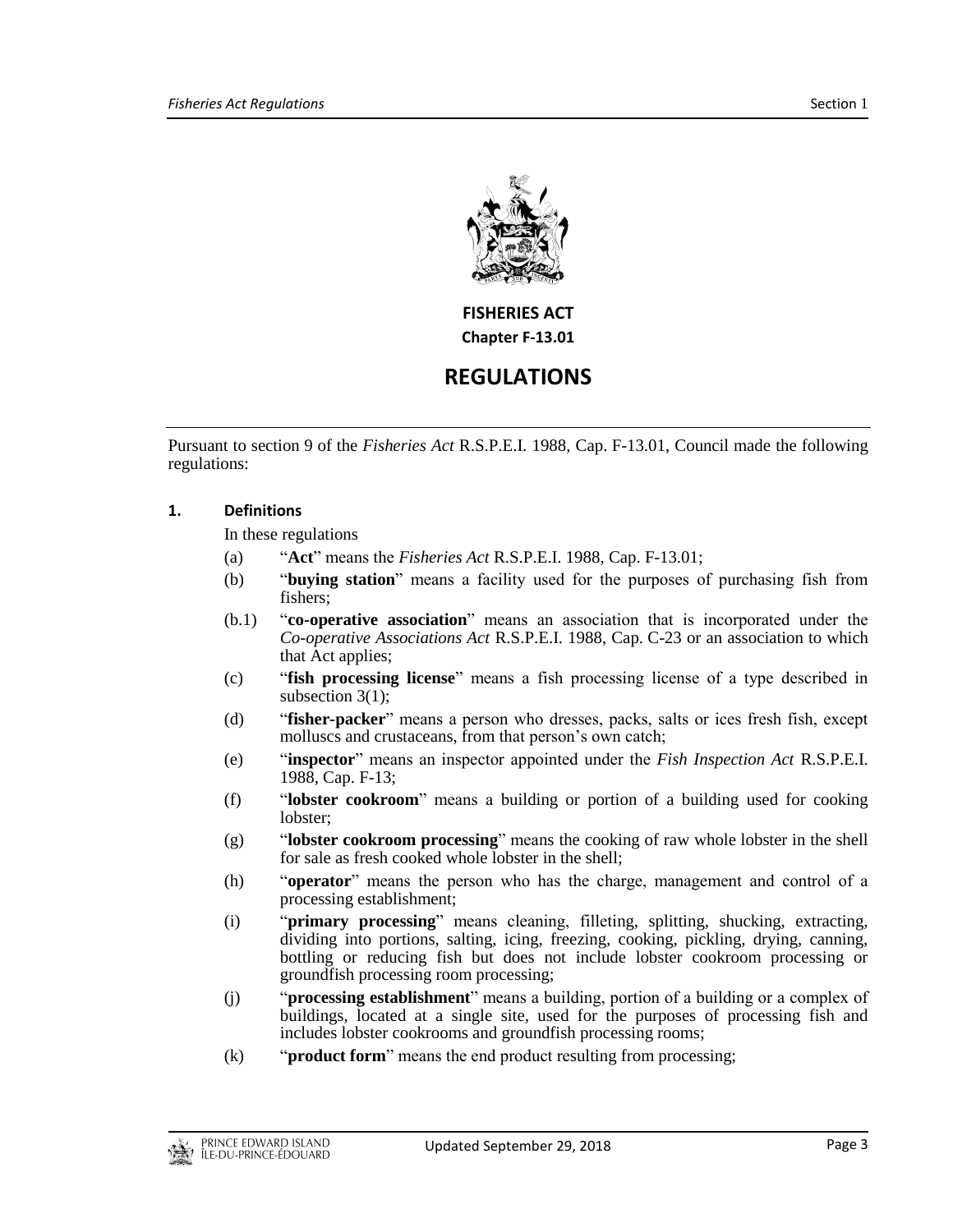(l) "**secondary processing**" means any processing stage beyond primary processing, whereby further value is added to a fish product by transforming the taste or texture of the fish product by adding ingredients, other than salt or water. *(EC873/95; 24/07; 750/07; 577/18)*

# **2. Valid processing license**

- (1) No person who is the operator of a processing establishment shall
	- (a) undertake or permit the primary processing of fish at the processing establishment unless the operator of the processing establishment holds a valid primary processing license;
	- (b) undertake or permit the secondary processing of fish at the processing establishment unless the operator of the processing establishment holds a valid primary processing license or a valid secondary processing license;
	- (c) undertake or permit lobster cookroom processing of lobster at the processing establishment unless the operator of the processing establishment holds a valid lobster cookroom processing license;
	- (d) undertake or permit groundfish processing room processing of groundfish at the processing establishment unless the operator of the processing establishment holds a valid groundfish processing license.

# **Exceptions**

- (2) Subsection (1) does not apply to
	- (a) a person who is a fisher-packer;
	- (b) eating establishments licensed under the *Prince Edward Island Public Health Act* R.S.P.E.I. 1988, Cap. P-30 provided that all fish processed or prepared is for meals served at eating establishments; or
	- (c) retail outlets that prepare fish, other than lobster, for sale to consumers through the retail outlet. *(EC873/95; 24/07)*

# **3. Types of license**

- (1) The Minister may issue the following types of fish processing licenses:
	- (a) primary processing license;
	- (b) secondary processing license;
	- (c) lobster cookroom processing license; and
	- (d) groundfish processing license.

# **Primary processing**

(2) A primary processing license shall be in the form set out in Schedule 1 and authorizes the holder to undertake both primary and secondary processing.

# **Secondary processing**

(3) A secondary processing license shall be in the form set out in Schedule 2 and authorizes the holder to undertake secondary processing but does not authorize the holder to undertake primary processing.

# **Lobster cookroom**

(4) A lobster cookroom license shall be in the form set out in Schedule 3 and authorizes the holder to cook lobsters.

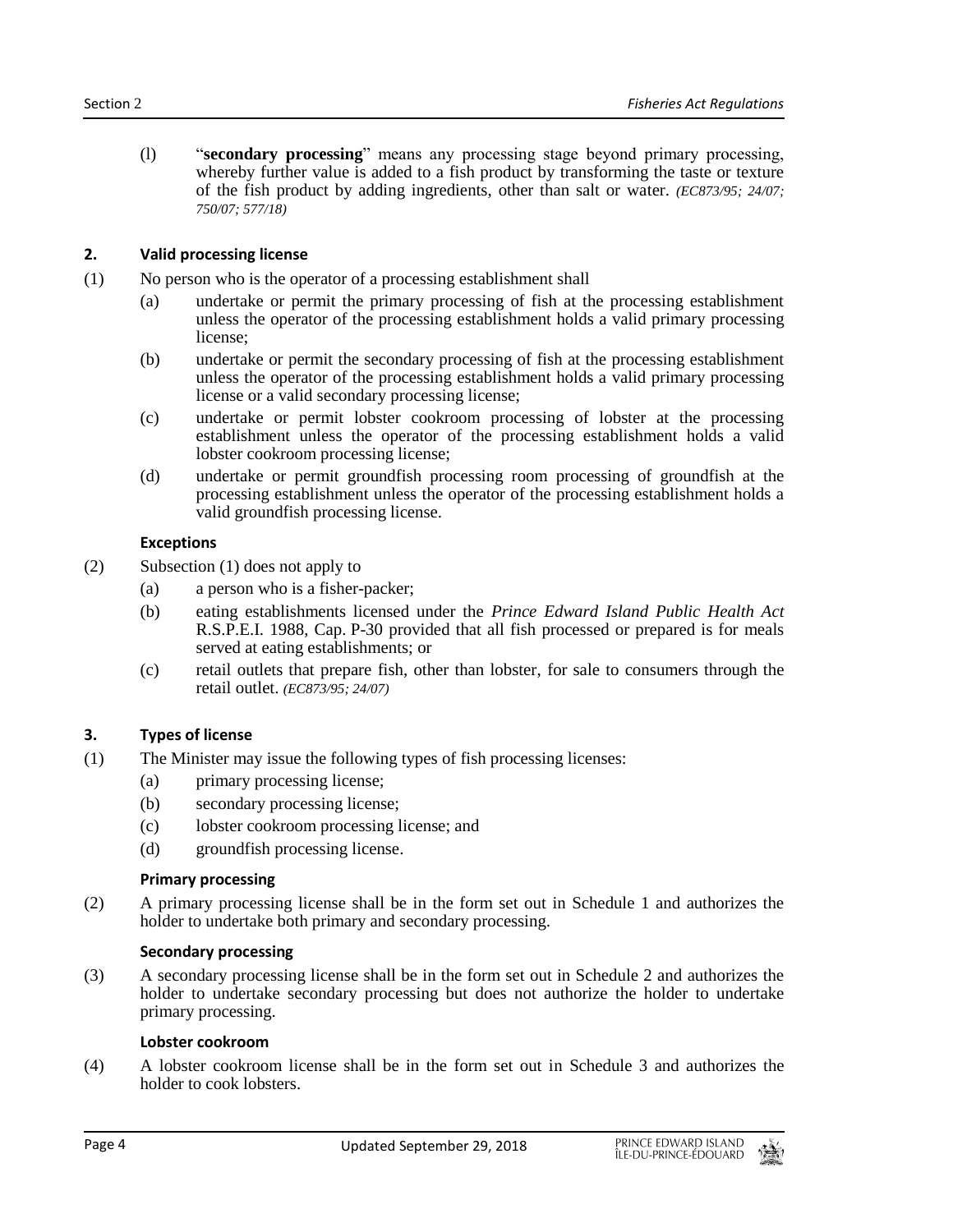# **Groundfish processing**

(5) Subject to subsection 4(5.1), a groundfish processing license shall be in the form set out in Schedule 3.1 and authorizes the holder to process groundfish. *(EC873/95;112/01; 24/07)*

# **4. Issue of license**

- (1) The Minister may issue a license to an operator if his or her processing establishment
	- (a) meets the construction and equipment requirements for establishments in Schedule A of the *Fish Inspection Act* Regulations *(EC764/72)*; and
	- (b) meets such other conditions that may be established by the Minister.

# **Terms of license**

- (2) Upon receiving a processing license, an operator shall
	- (a) comply with the provisions of the *Fish Inspection Act* and regulations including the operating requirements for establishments in Schedule B of the *Fish Inspection Act* Regulations;
	- (b) provide such statistical information to the Minister as may be determined by the Minister; and
	- (c) comply with any other conditions that may be specified by the Minister.

# **Species and product forms**

- (3) The Minister shall specify on a processing license
	- (a) the species of fish that may be processed; and
	- (b) the product forms that may produced.

# **Conditions**

(4) The Minister may attach conditions to a fish processing license specifying the source of fish supply and the types of processing permitted.

# **Cookrooms, dimensions**

(5) A lobster cookroom processing license may be issued to an operator of a lobster cookroom only if the operator has a lobster cookroom that does not exceed 144 square feet or, where in relation to a lobster cookroom existing at the time these regulations come into force, such area as the Minister may determine.

# **Groundfish processing area**

(5.1) A groundfish processing license may be issued to an operator of a processing establishment only if the operator has a groundfish processing room that does not exceed 750 square feet.

# **Separate establishment**

(6) Where an operator operates two or more processing establishments, the operator shall have a fish processing license of a type described in subsection 3(1) for each processing establishment operated by the operator.

# **Inspection**

(7) The Minister shall not issue a license to an operator unless his or her processing establishment has been inspected by an inspector.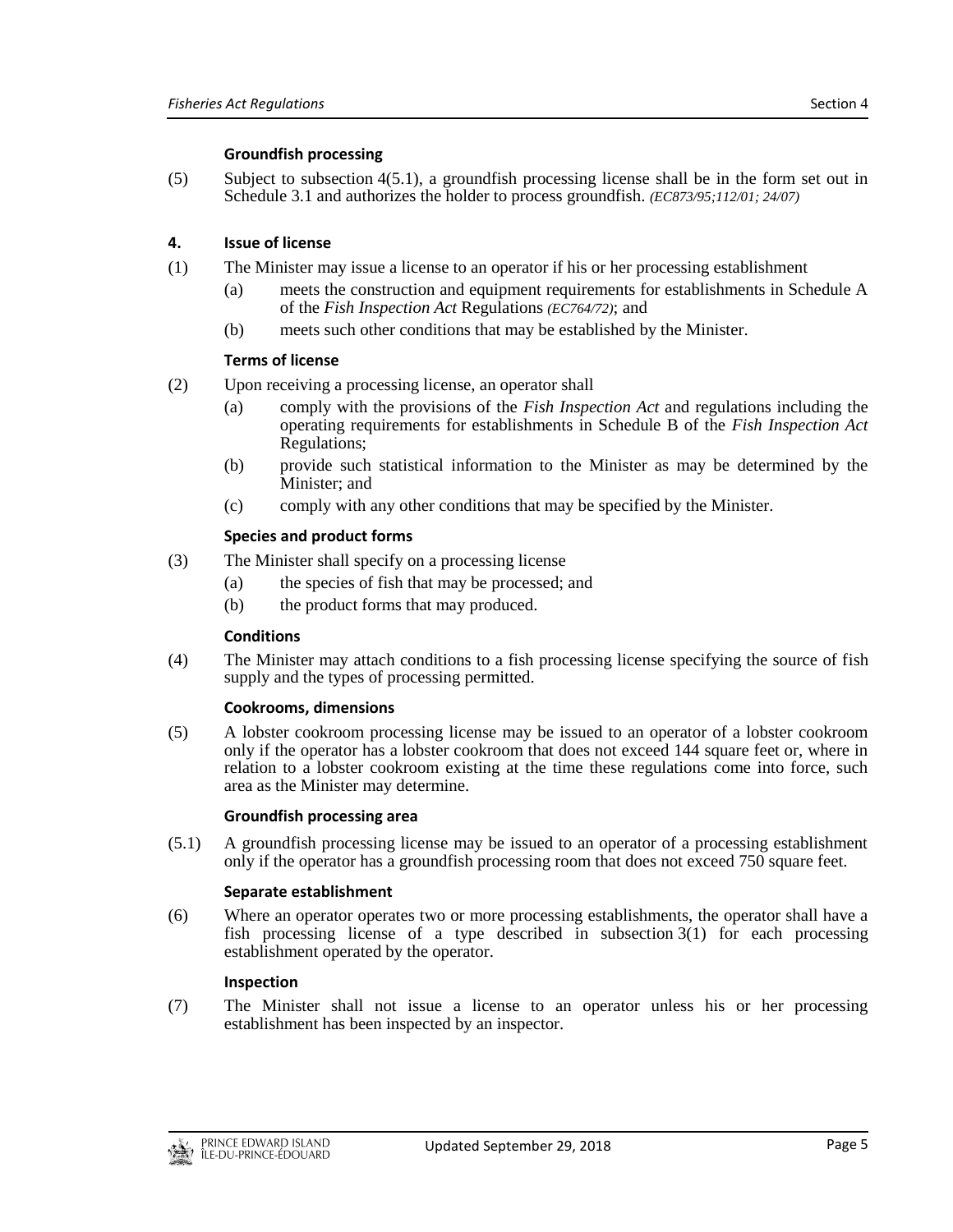# **Display of license**

(8) An operator shall display all fish processing licenses in a public area within the processing establishment. *(EC873/95; 112/01; 24/07)*

# **5. Specific license required**

(1) No person who is the operator of a processing establishment shall process a species of fish unless the operator holds a valid fish processing license of a type described in subsection 3(1) that authorizes the processing of that species of fish.

# *Idem*

(2) No person who is the operator of a processing establishment shall process a product form unless the operator of the processing establishment holds a valid fish processing license of a type described in subsection 3(1) that authorizes the processing of that product form. *(EC873/95; 24/07)*

# **6. Moratorium on primary processing licenses for lobster**

(1) The Minister shall not, in any year, issue in excess of 19 primary processing licenses for lobster.

# **Moratorium on primary processing licenses for groundfish**

(2) The Minister shall not, in any year, issue in excess of 17 primary processing licenses for groundfish.

# **Conditions** *re* **issuance of primary processing license**

- (3) The Minister shall not, on application, issue a primary processing license for lobster or groundfish in any year to an applicant unless
	- (a) the applicant is eligible to be issued such a license; or
	- (b) if the applicant is not eligible under subsections (4) to (4.4) or subsection (6), the Minister considers it to be in the public interest to do so notwithstanding the applicant's ineligibility.

# *Idem*

- (4) An applicant for a license referred to in subsection (3) is eligible to be issued such a license if
	- (a) the applicant either
		- (i) held in 1995 a license of the type applied for, or
		- (ii) held in 2005 a license of the type applied for; and
	- (b) the 1995 or 2005 license held by the applicant, and any subsequent license of that type held by the applicant, was not or has not been cancelled or revoked by the Minister.

# **Eligibility of applicant** *re* **purchased processing establishment**

- (4.1) An applicant for a license referred to in subsection (3) is eligible to be issued such a license if
	- (a) the applicant owns a processing establishment which the applicant purchased from a co-operative association;
	- (b) the co-operative association, prior to the sale of its processing establishment to the applicant,
		- (i) either

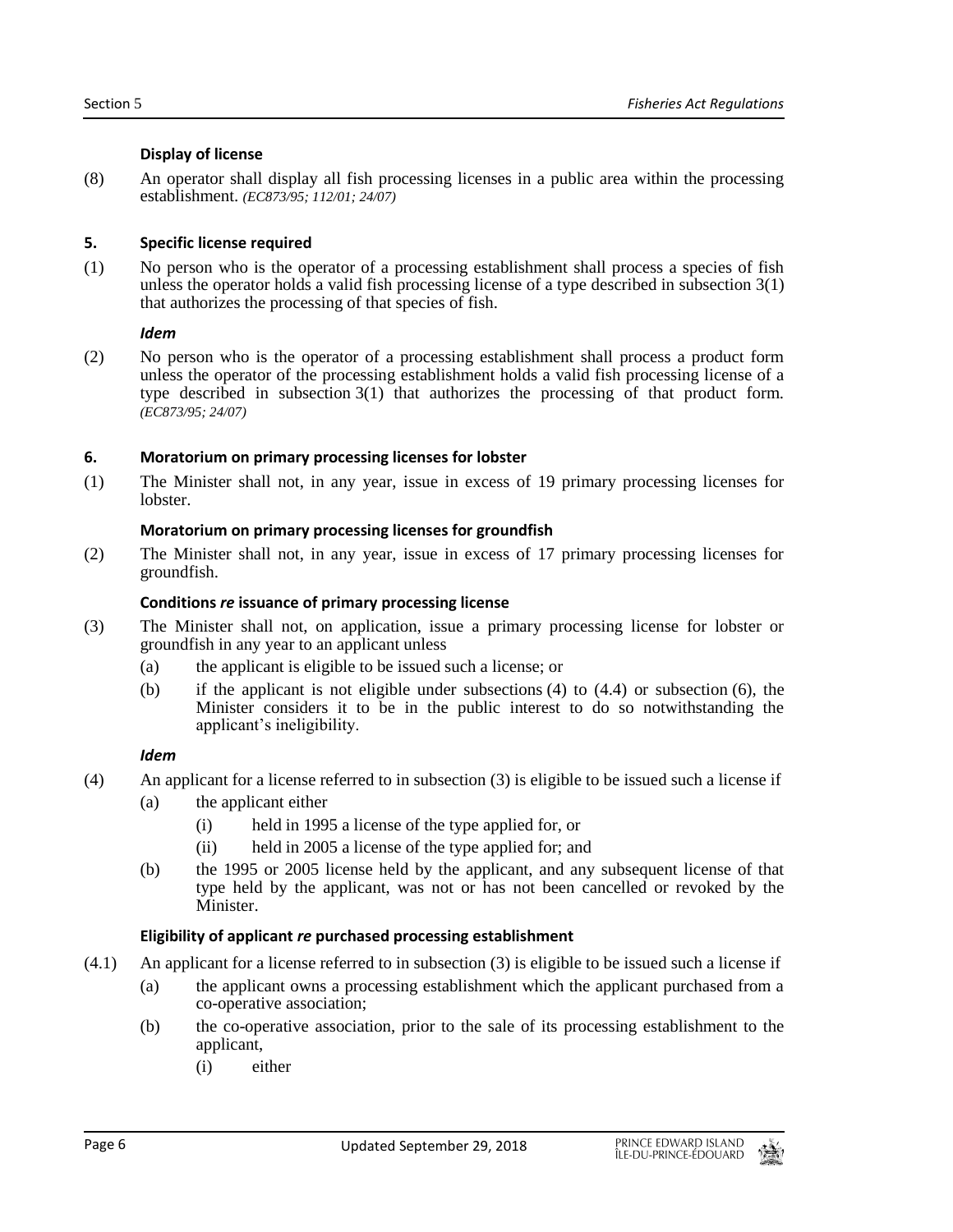- (A) held in 1995 a license of the type applied for, or
- (B) held in 2005 a license of the type applied for, and
- (ii) the 1995 or 2005 license held by the co-operative association, and any subsequent license of that type held by the co-operative association prior to the sale of its processing establishment, was not cancelled or revoked by the Minister;
- (c) the applicant is applying for the license of a type previously held by the co-operative association; and
- (d) in the case where the applicant has previously been issued such a license, the license was not or has not been cancelled or revoked by the Minister.

# **Co-operative association becomes ineligible on sale of establishment**

(4.2) For greater certainty, where a co-operative association sells the processing establishment in respect of which it has been issued a primary processing license for lobster or groundfish, the co-operative association ceases thereafter to be eligible to apply for such a license.

#### **Eligibility of applicant** *re* **processing establishment purchased from person other than a co-operative association**

- (4.3) An applicant for a license of a type referred to in subsection (3) is eligible to be issued such a license if
	- (a) the applicant owns a processing establishment which the applicant purchased from a person other than a co-operative association;
	- (b) the operator of the processing establishment, prior to the sale of the processing establishment to the applicant,
		- (i) either
			- (A) held in 1995 a license of the type applied for, or
			- (B) held in 2005 a license of the type applied for, and
		- (ii) the 1995 or 2005 license held by the operator of the processing establishment, and any subsequent license of that type held by the operator prior to the sale of the processing establishment, was not cancelled or revoked by the Minister;
	- (c) the applicant is applying for a license of a type previously held by the operator; and
	- (d) in the case where the applicant has previously been issued such a license, the license was not or has not been cancelled or revoked by the Minister.

#### **Former operator ineligible on sale of processing establishment**

(4.4) For greater certainty, where a person, other than a co-operative association, sells the processing establishment in respect of which the operator has been issued a primary processing license for lobster or groundfish, the operator ceases thereafter to be eligible to apply for such a license.

# **Construct, expand or replace processing establishment**

(5) No person shall construct, expand or replace a processing establishment, and no operator of a processing establishment shall construct, expand or replace a processing establishment without the prior approval of the Minister for the plans, specifications and location of the establishment.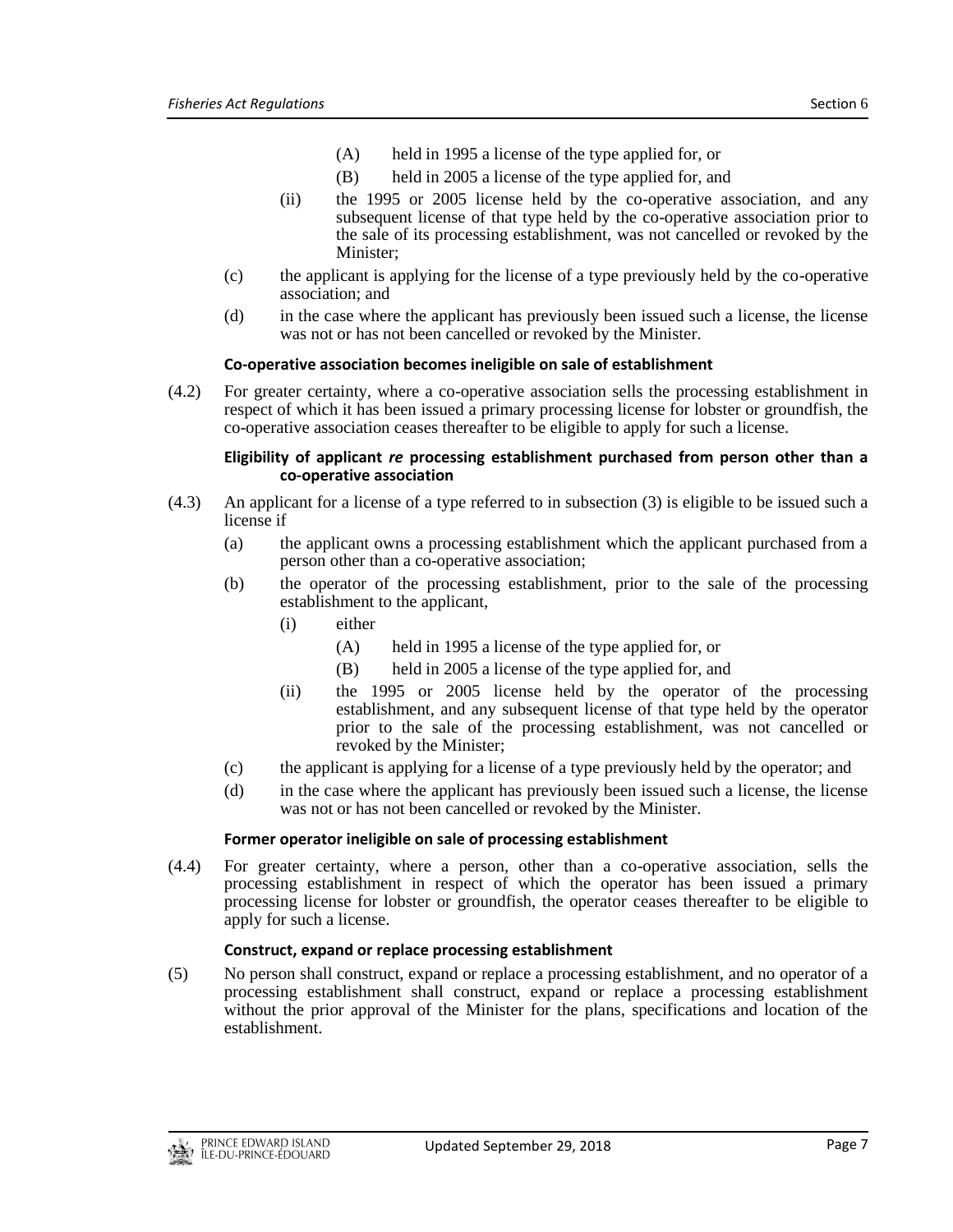# **Primary processing license**

(6) The Minister shall not issue a primary processing license for lobster and groundfish to a person who constructs a new processing establishment.

# **Replacement processing establishment**

(7) Notwithstanding subsection (6), the Minister may issue a primary processing license for lobster or groundfish to a person who constructs a replacement processing establishment as long as the replacement processing establishment is constructed at the same location as the processing establishment being replaced. *(EC873/95; 24/07; 750/07; 242/13; 240/14)*

# **7. Buyer to be licensed**

(1) No person may act as a buyer of lobster, other crustaceans, groundfish, mollusc, pelagic, and other fish without a buying license issued by the Minister.

# **Classes of license**

- (2) The Minister may issue a buying license for one or more of the following classes:
	- (a) lobster;
	- (b) other crustaceans;
	- (c) groundfish;
	- (d) molluscs;
	- (e) pelagic; and
	- (f) other fish.

# **Lobster**

(3) A lobster license permits a buyer to purchase lobsters.

# **Other crustacean**

(4) Another crustacean license permits a buyer to purchase all species of crustaceans except lobster.

# **Groundfish**

(5) A groundfish license permits a buyer to purchase all species of groundfish.

# **Mollusc**

(6) A mollusc license permits a buyer to purchase all species of mollusc.

# **Pelagic**

(7) A pelagic license permits a buyer to purchase all species of pelagic.

# **Other fish**

(8) Another fish license permits a buyer to purchase all species of fish not covered by the other classes of buyers license.

# **Requirements, permits, etc.**

- (9) The Minister may issue a buying license to a person who
	- (a) possesses the required permits of the federal Department of Fisheries and Oceans;
	- (b) revoked by EC577/18; and
	- (c) meets the facility requirements for buyers in Schedule F of the *Fish Inspection Act* Regulations.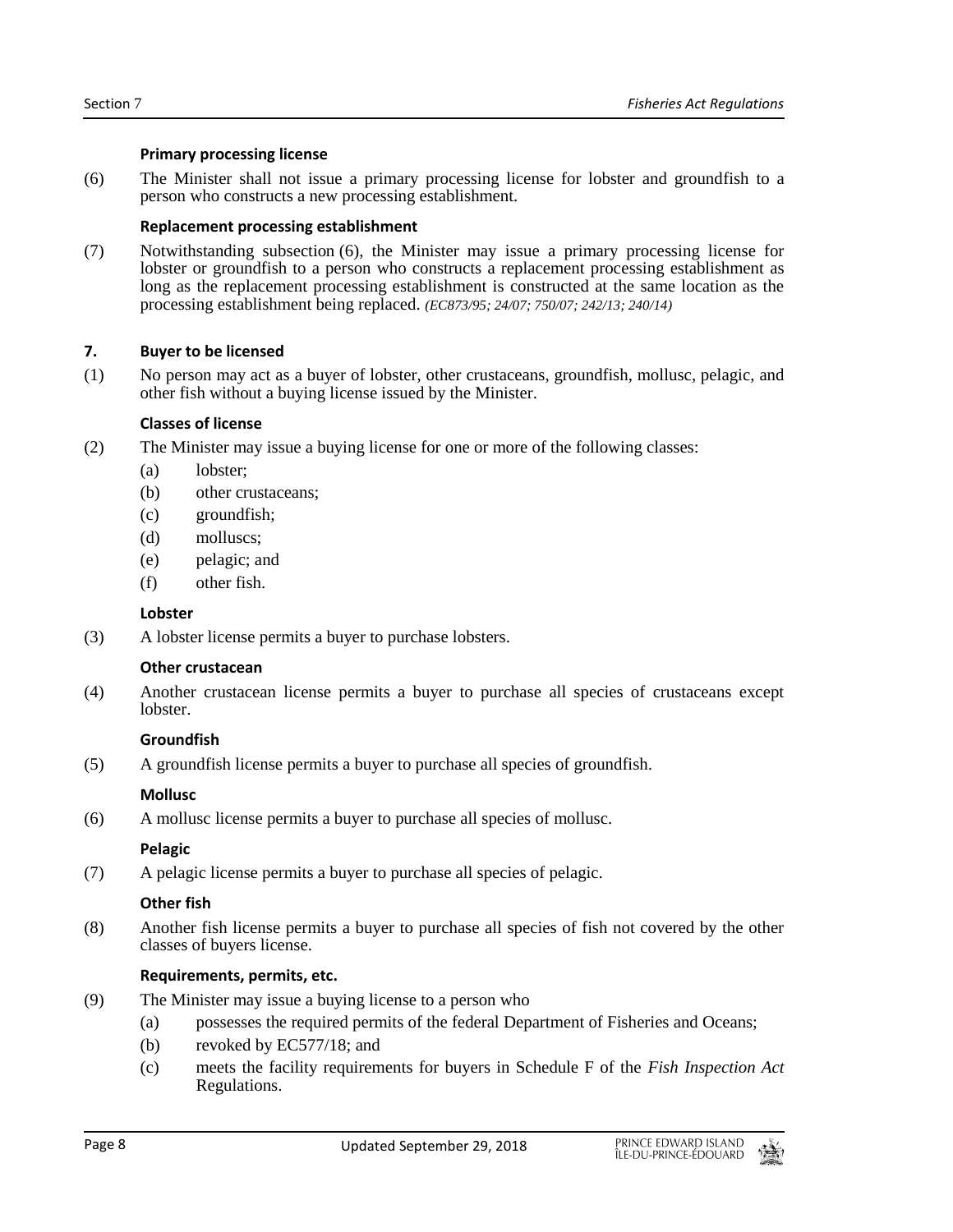# **Inspection of facilities**

(10) The facilities referred to in clause (9)(c) shall be inspected by an inspector.

# **Requirements**

- (11) A buyer who is issued a license by the Minister shall
	- (a) comply with the provisions of the *Fish Inspection Act* Regulations including the operating requirements for the storage and transportation of fish for resale or processing in Schedule E to those regulations;
	- (b) supply to the Minister such statistical information as may be required by the Minister; and
	- (c) comply with any other conditions that may be specified by the Minister.

# **Form**

(12) A buying license shall be in the form set out in Schedule 4.

# **Buying stations**

(13) A buyer shall obtain a fish buying license for each buying station at which the buyer is engaged in buying fish unless otherwise determined by the Minister.

# **Classes**

(14) The Minister shall specify on the license the classes of fish that may be purchased pursuant to a license at each buying station.

# **Species**

(15) No buyer shall buy a species of fish unless that person has the proper class of license authorizing purchase of that species. *(EC873/95; 577/18)*

# **8. Peddling**

(1) No person shall peddle fish without a license issued by the Minister.

# **Requirements**

(2) The Minister may issue a fish peddling license to a person who meets the vehicle requirements for fish pedlars in Schedule G of the *Fish Inspection Act* Regulations.

# *Idem*

- (3) A person who is issued a fish peddling license by the Minister shall
	- (a) comply with the provisions of the *Fish Inspection Act* Regulations including the operating requirements for the storage and transportation of fish for resale or processing in Schedule E to those regulations;
	- (b) provide the Minister with such statistical information as may be required by the Minister; and
	- (c) comply with any other conditions that may be specified by the Minister.

# **Form**

(4) A license for fish peddling shall be in the form set out in Schedule 5.

# **Purchase**

- (5) No pedlar shall peddle fish unless the fish has been purchased from
	- (a) an operator who holds a processing license under these regulations; or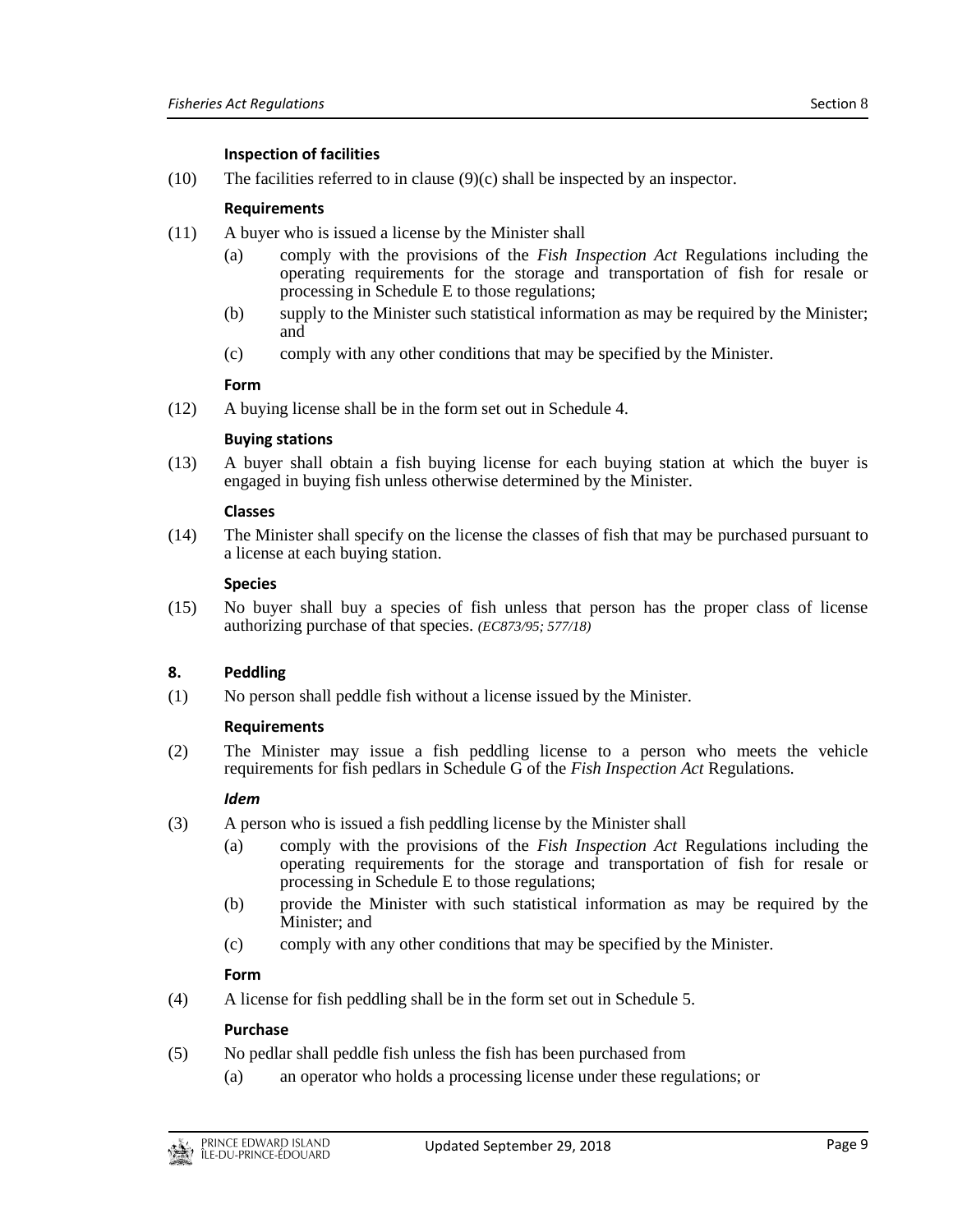(b) a federally registered fish processing plant.

# **Application of subsection (5)**

- (6) Subsection (5) does not apply to a pedlar who is peddling fish if
	- (a) the pedlar is
		- (i) the head of a core enterprise,
		- (ii) the spouse, son or daughter of the head of a core enterprise, or
		- (iii) the designated representative of the head of a core enterprise, as approved by the Minister, where the head of a core enterprise does not have a spouse, son or daughter; and
	- (b) the fish being peddled are
		- (i) fresh, whole, dressed, or iced ground fish,
		- (ii) fresh, whole, dressed, or iced pelagic fish,
		- (iii) live iced crustaceans, or
		- (iv) scallops that have had the adductor muscle removed on the fishing vessel,

that were caught by the core enterprise referred to in clause (a).

# **Core enterprise**

(7) In subsection (6), "**core enterprise**" means a core enterprise as defined in the "Commercial Fisheries Licensing Policy for the Eastern Canada, 1996" of the Department of Fisheries and Oceans Canada. *(EC873/95; 150/03; 199/09; 344/10; 577/18)*

# **9. Form**

(1) The Minister shall determine any form required to apply for a license under these regulations.

# **Transfer**

(2) Revoked by EC750/07.

# **Fees**

(3) The fees for licenses issued under the regulations are set out in Schedule 6.

# **Application for a license**

(4) An application for license shall be signed and accompanied by the applicable fee in Schedule 6.

# **Expiry**

(5) All licenses issued under these regulations shall expire on December 31 of each year.

# **Time for application - restriction on issuance of license**

(6) The Minister may not issue a fish buying license for lobster to an applicant prior to or on the opening day of a lobster season unless the applicant has submitted an application to the Minister a minimum of 30 days prior to the opening day of the lobster season.

# **Applications made at other times**

- (6.1) Where an applicant for a fish buying license for lobster makes an application for that license within 29 days prior to the opening day of a lobster season, the Minister shall, within 3 business days after the opening day of the lobster season,
	- (a) review the application; and

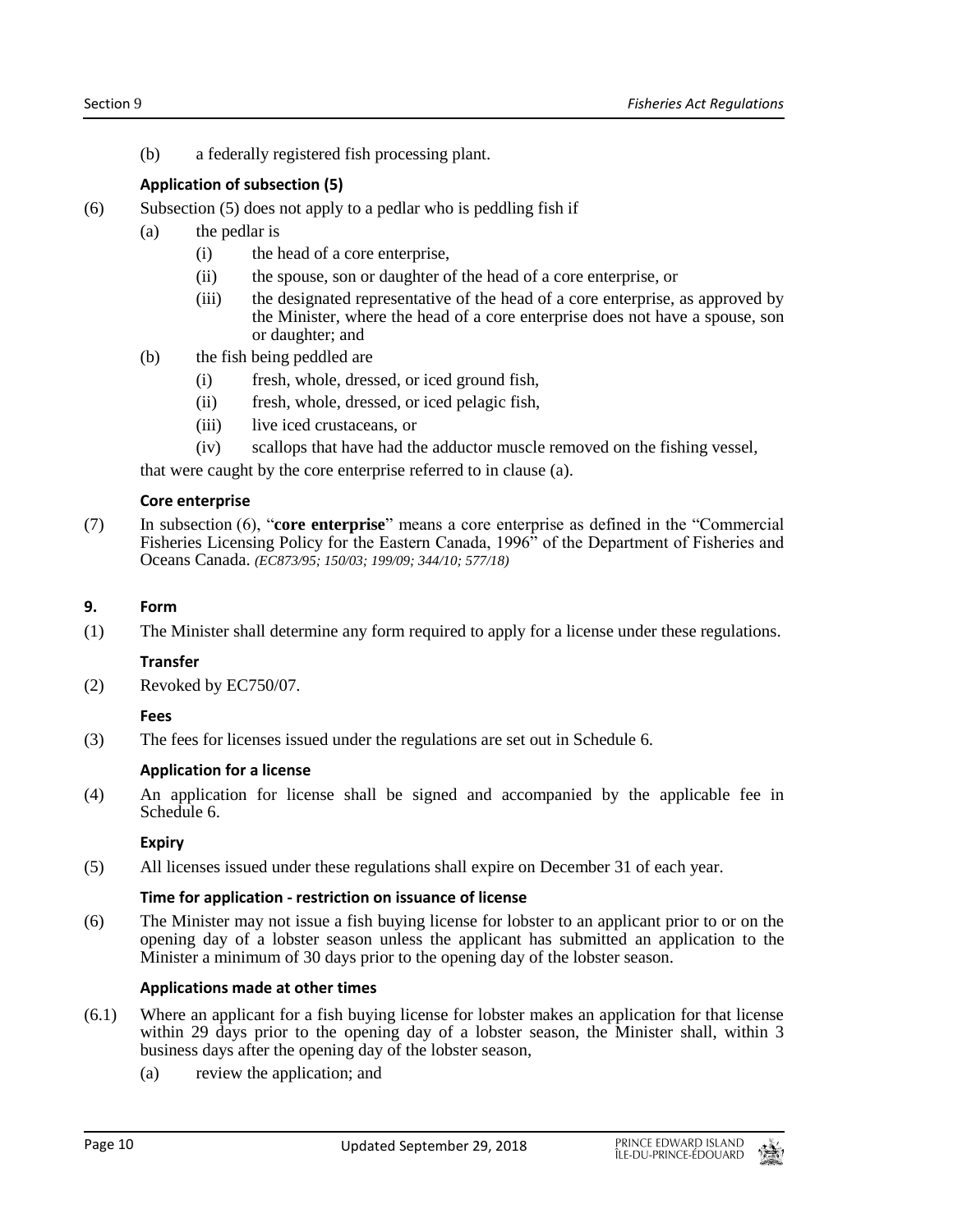(b) if the Minister is satisfied that the fish buying license for lobster should be issued to the applicant, issue that license to the applicant.

# *Idem*

- (6.2) Where an applicant for a fish buying license for lobster makes an application for that license during a lobster season, the Minister shall, within 3 business days after receipt of the application,
	- (a) review the application; and
	- (b) if the Minister is satisfied that the fish buying license for lobster should be issued to the applicant, issue that license to the applicant.

# **Opening and closing season**

(7) For the purposes of interpreting subsection (6), (6.1) or (6.2), dates of the opening and closing of the fishery season shall be the dates announced for the opening and closing of each fishery by the Federal Minister of Fisheries and Oceans subject to the announced extension and early closure thereof. *(EC873/95; 750/07; 298/08)*

# **9.1 Transfer of licenses**

(1) Except as otherwise provided for in this section, a license issued under these regulations is not transferable or assignable.

# **Application for transfer of license held by co-operative association**

(2) A co-operative association may apply to the Minister to transfer a primary processing license for lobster or groundfish held by the co-operative association.

#### **Transfer of license by Minister**

- (3) On an application made by a co-operative association under subsection (2) for the transfer of a primary processing license for lobster or groundfish held by the co-operative association, the Minister may transfer the license to the proposed transferee identified in the application, if
	- (a) the co-operative association has sold the primary processing establishment in respect of which the license was issued; and
	- (b) the proposed transferee
		- (i) is the purchaser of the primary processing establishment, and
		- (ii) meets such other conditions that may be established by the Minister. *(EC750/07)*

# **10. Revocation, etc.**

(1) The Minister may revoke, cancel or suspend a license or class of license for any violation of a provision of these regulations.

#### **Extension to other licenses**

(2) The Minister, upon revoking, cancelling or suspending a fish buyers license or class of license applicable to a buying station, may extend the revocation, cancellation or suspension to all fish buying licenses held by the fish buyer.

#### **Processing**

(3) No person shall process fish at a processing establishment while their fish processing license is under revocation, cancellation or suspension.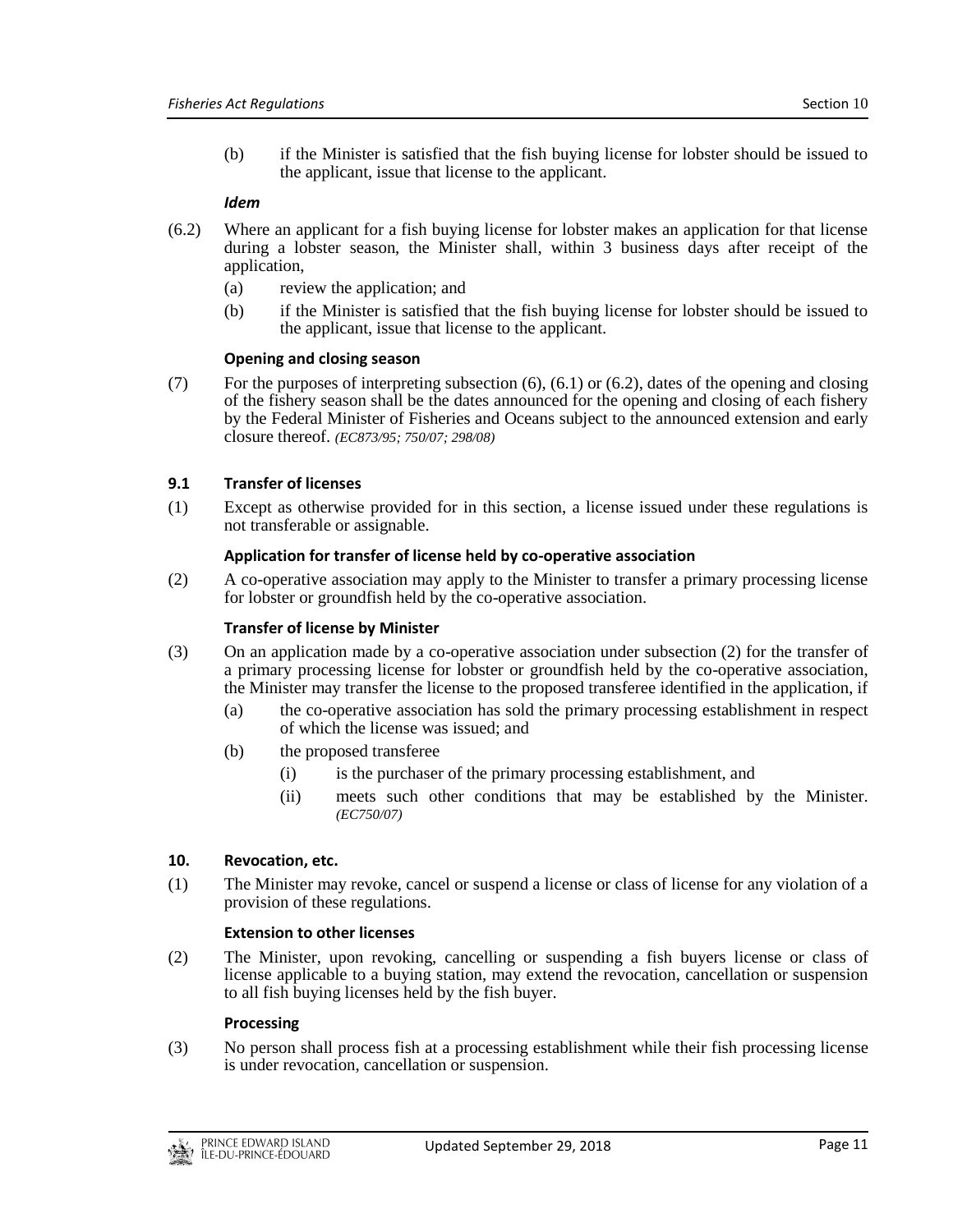# **Buying**

(4) No person shall buy fish at a buying station while their fish buying license is under revocation, cancellation or suspension.

# **Peddling**

(5) No person shall peddle fish while their fish peddling license is under revocation, cancellation or suspension. *(EC873/95)*

# **11. Penalty, general**

(1) Subject to subsections (2) to (6), a person who violates any provision of the Act and these regulations is guilty of an offence and on summary conviction is liable to a fine of not less than \$500 and not more than \$2,000.

# **Offence**

- (2) A person who violates subsection  $2(1)$ ,  $5(1)$ ,  $5(2)$ ,  $6(5)$  or  $10(3)$  is guilty of an offence and liable on summary conviction,
	- (a) for a first offence, to a fine of not less than  $$10,000$  and not more than  $$100,000$  or to imprisonment for 90 days, or to both; and
	- (b) for a second or subsequent offence, to a fine of not less than \$100,000 and not more than \$500,000 or to imprisonment for a period of not more than six months, or to both.

# *Idem*

(3) A person who violates subsection 7(1), 7(15) or 10(4) is guilty of an offence and liable on summary conviction to a fine of not less than \$500 and not more than \$10,000 or to imprisonment for 90 days, or to both.

# **Offence, continued**

(4) Where a violation of subsection 2(1), 5(1), 5(2), 6(5), 7(1), 7(15), 10(3) or 10(4) continues for more than one day, the person committing the offence is guilty of a separate offence for each day that the violation continues.

# **Unlicensed peddling**

(5) A person who violates subsection 8(1), 8(5) or 10(5) is guilty of an offence and liable on summary conviction to a fine of not less than \$500 and not more than \$10,000.

# **Penalty**

(6) A person who violates section 12 is guilty of an offence and liable on summary conviction to a fine of not less than \$2,000 and not more than \$4,000. *(EC873/95; 150/03; 24/07)*

# **12. Obstruction etc. of inspector**

No person shall obstruct, impede, or refuse to admit an inspector or any other person acting in the execution of these regulations and no person shall aid or assist any person in obstructing, impeding or refusing to admit such inspector or other person. *(EC873/95)*

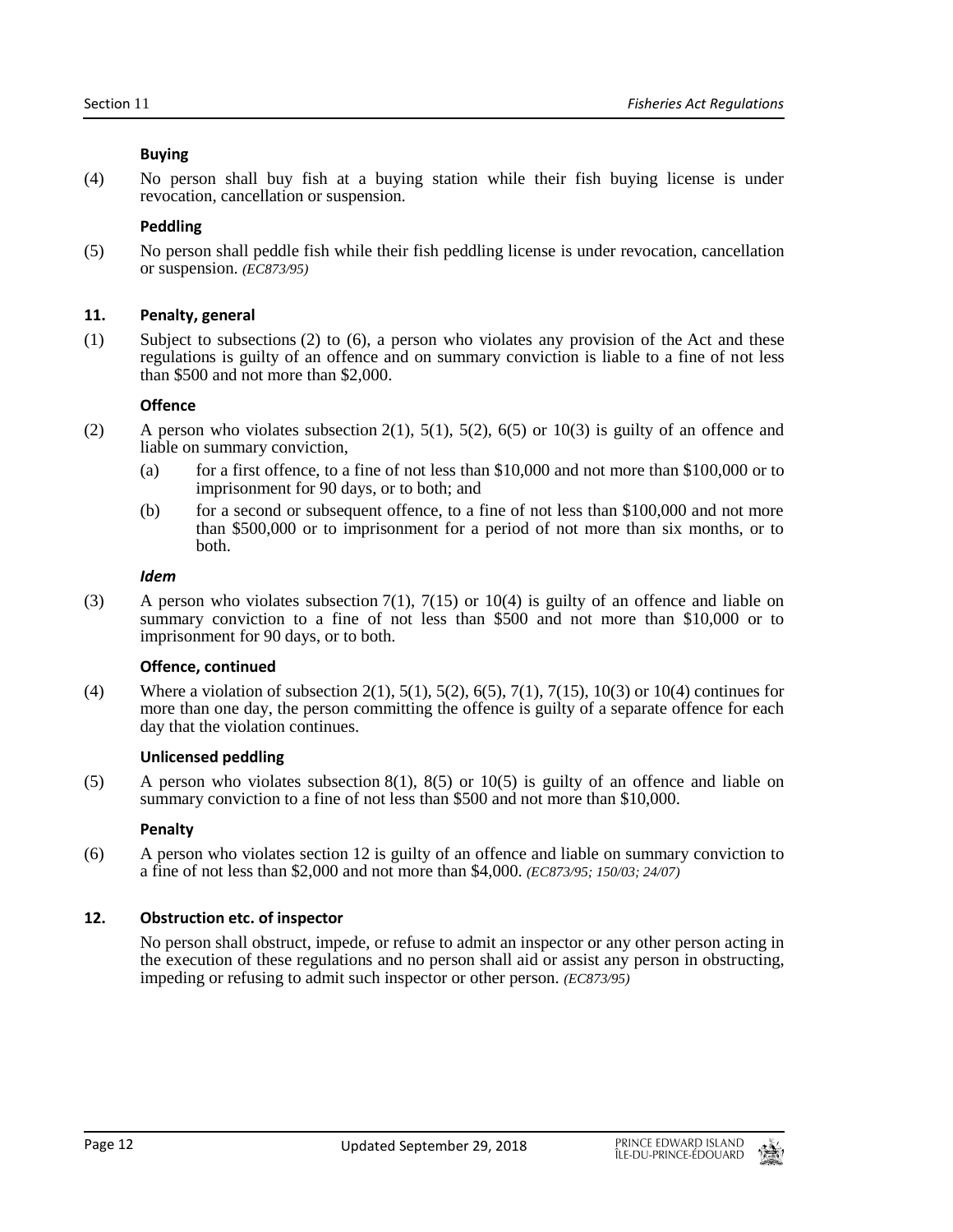# **DEPARTMENT OF AGRICULTURE, FISHERIES AND AQUACULTURE**

*\* PRIMARY FISH PROCESSING LICENSE*

| Valid for the following fish species and product forms: |  |
|---------------------------------------------------------|--|

| <b>Species</b> | Product Form(s) |
|----------------|-----------------|
|                |                 |
|                |                 |
|                |                 |
|                |                 |

This license is issued under the authority of the *Fisheries Act* R.S.P.E.I. 1988, Cap. F-13.01 and Regulations made thereunder and is issued subject to the conditions set out in the attached schedule.

> .................................................................... MINISTER

\* Includes secondary processing.

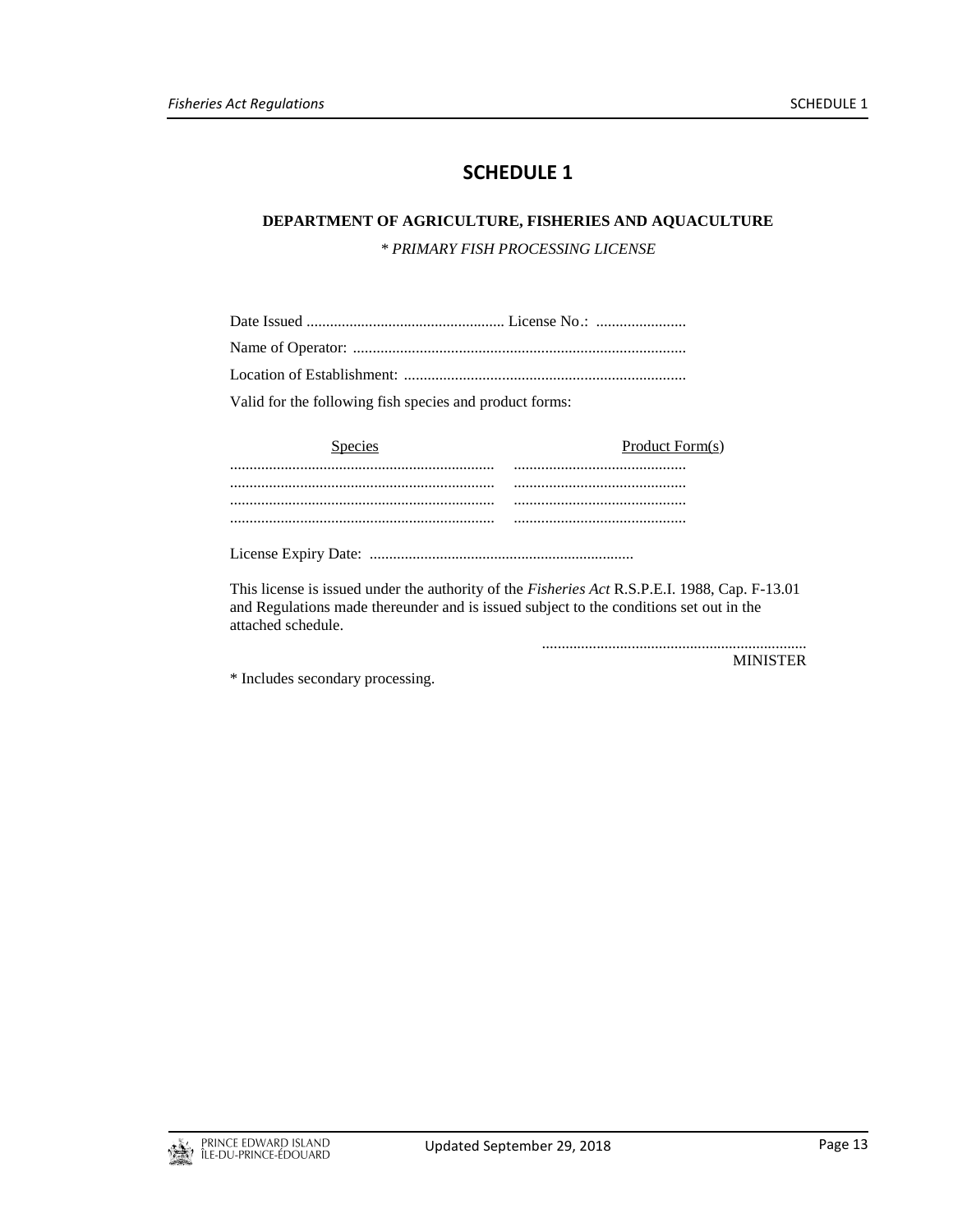# **DEPARTMENT OF AGRICULTURE, FISHERIES AND AQUACULTURE** *SECONDARY FISH PROCESSING LICENSE*

| Valid for the following fish species and product forms: |                 |  |
|---------------------------------------------------------|-----------------|--|
| <b>Species</b>                                          | Product Form(s) |  |
|                                                         |                 |  |
|                                                         |                 |  |
|                                                         |                 |  |
|                                                         |                 |  |

This license is issued under the authority of the *Fisheries Act* R.S.P.E.I. 1988, Cap. F-13.01 and Regulations made thereunder and is issued subject to the conditions set out in the attached schedule.

MINISTER

....................................................................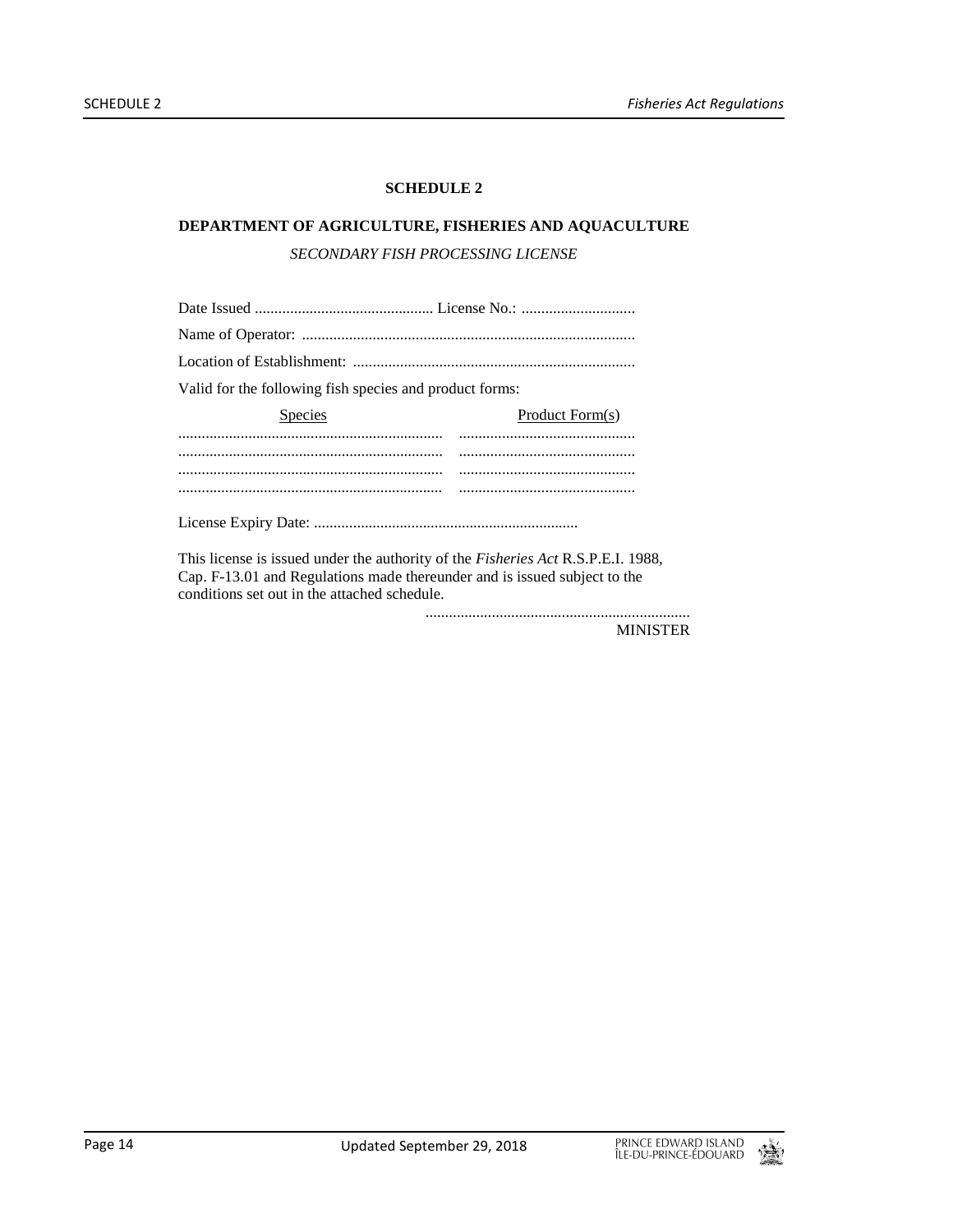# **DEPARTMENT OF AGRICULTURE, FISHERIES AND AQUACULTURE**

*LOBSTER COOKROOM PROCESSING LICENSE*

# **VALID FOR COOKING LOBSTER**

**License Expiry Date:** ....................................................................

This license is issued under the authority of the *Fisheries Act* R.S.P.E.I. 1988, Cap. F-13.01 and Regulations made thereunder and is issued subject to the conditions set out in the attached schedule.

....................................................................

MINISTER

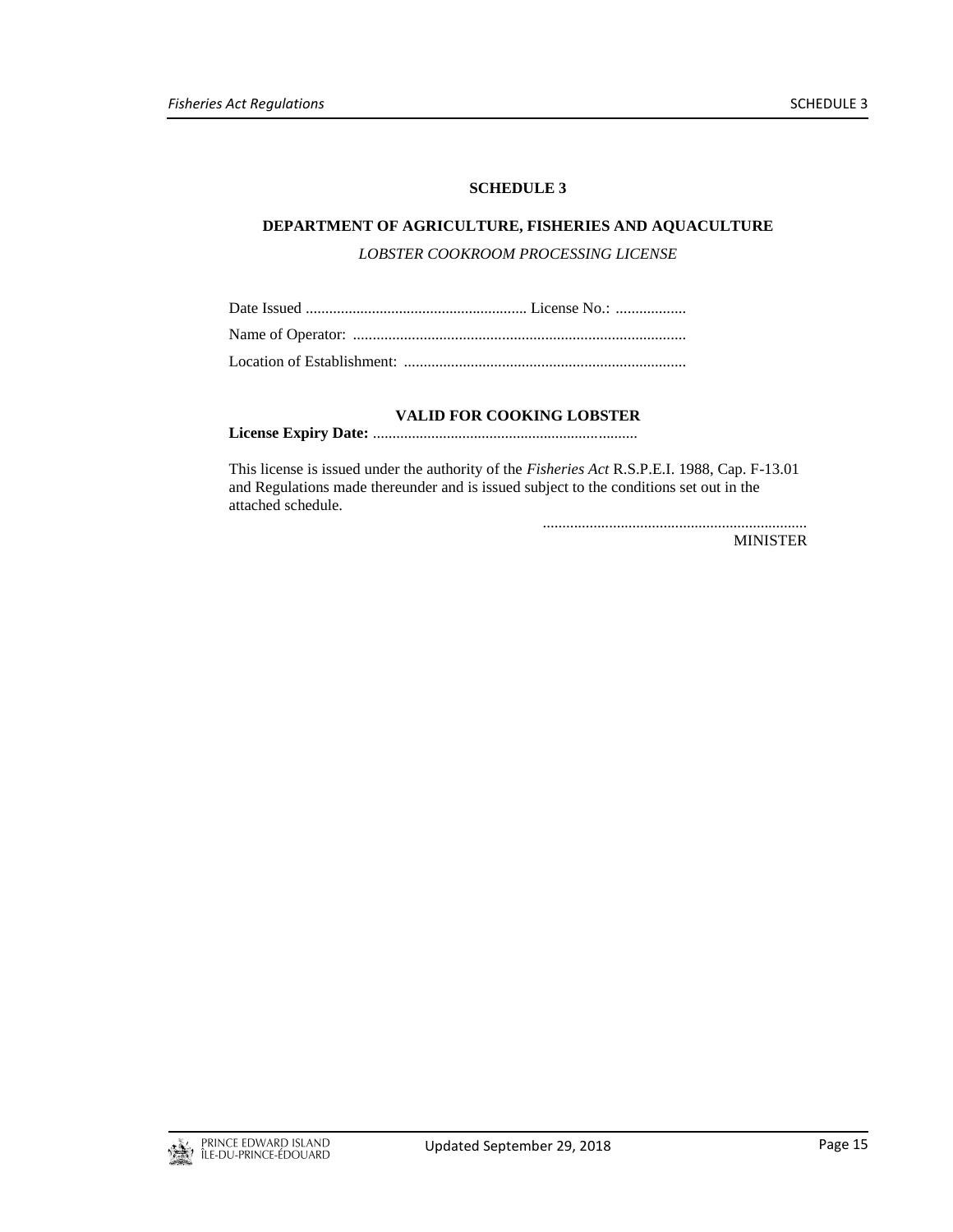# **SCHEDULE 3.1**

# **DEPARTMENT OF AGRICULTURE, FISHERIES AND AQUACULTURE**

*GROUNDFISH PROCESSING LICENSE*

# **VALID FOR PROCESSING GROUNDFISH**

**License Expiry Date:** ....................................................................

This license is issued under the authority of the *Fisheries Act* R.S.P.E.I. 1988, Cap. F-13.01 and Regulations made thereunder and is issued subject to the conditions set out in the attached schedule.

....................................................................

MINISTER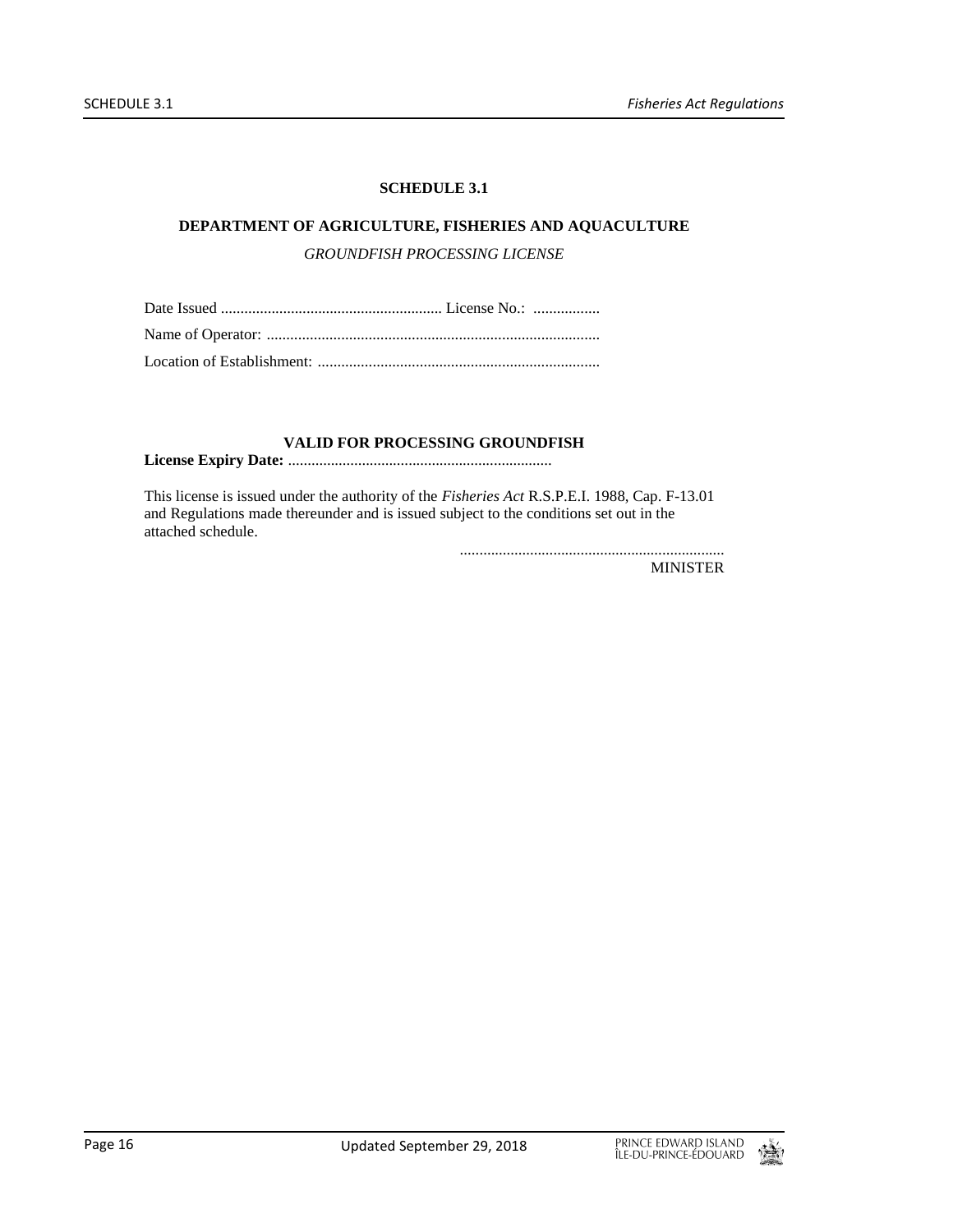#### **DEPARTMENT OF AGRICULTURE, FISHERIES AND AQUACULTURE**

# *FISH BUYING LICENSE*

| <b>Lobster Class</b><br>Other Crustacean Class<br>Groundfish Class<br>Mollusc Class<br>Pelagic Class<br>Other Fish Class |  |  |
|--------------------------------------------------------------------------------------------------------------------------|--|--|
| License Expiry Date:  Valid During:                                                                                      |  |  |

This license is issued under the authority of the *Fisheries Act* R.S.P.E.I. 1988, Cap. F-13.01 and Regulations made thereunder and is issued subject to the conditions set out in the attached schedule.

> .................................................................... MINISTER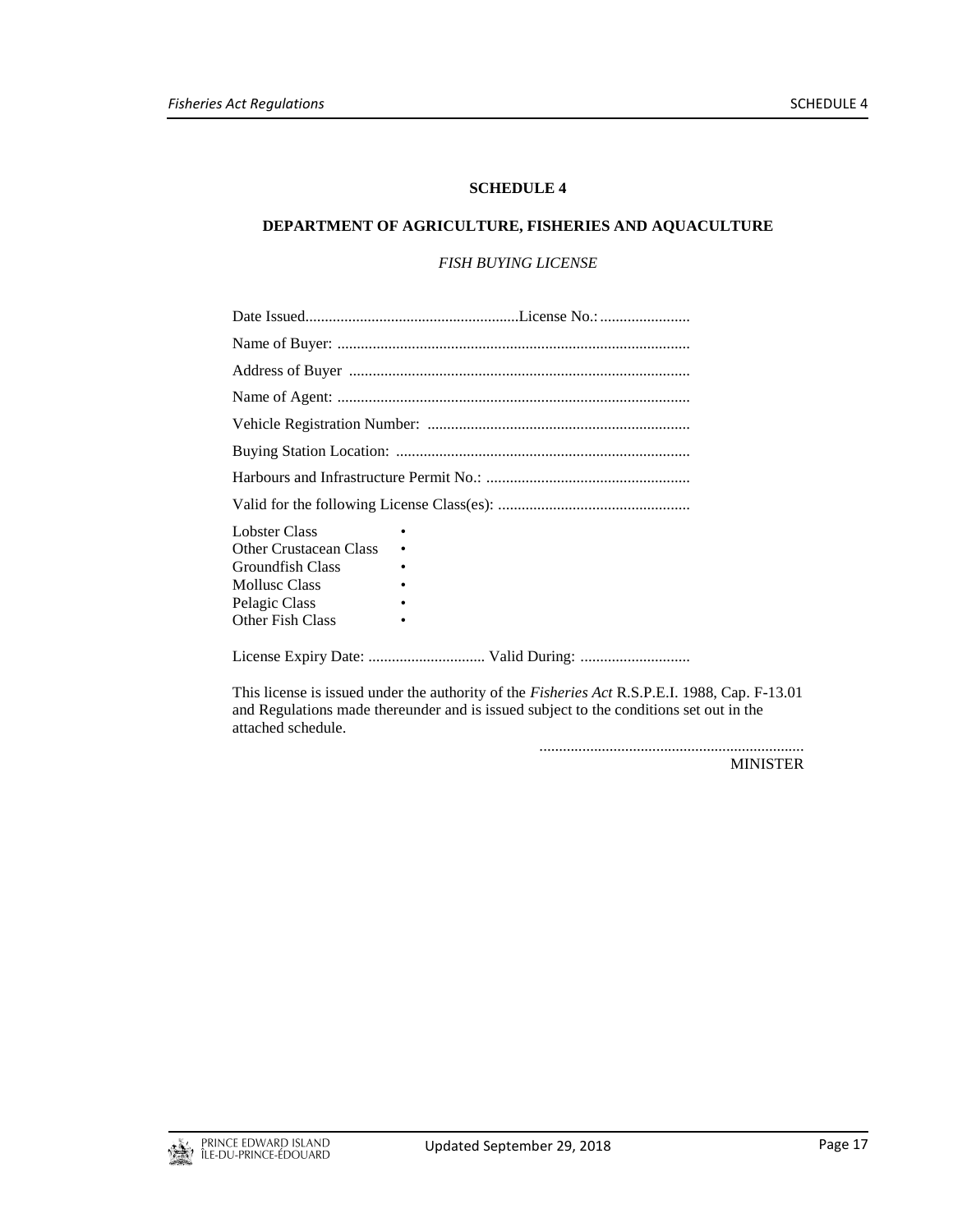# **DEPARTMENT OF AGRICULTURE, FISHERIES AND AQUACULTURE** *FISH PEDDLING LICENSE*

This license is issued under the authority of the *Fisheries Act* R.S.P.E.I. 1988, Cap. F-13.01 and Regulations made thereunder and is issued subject to the conditions set out in the attached schedule.

> .................................................................... MINISTER